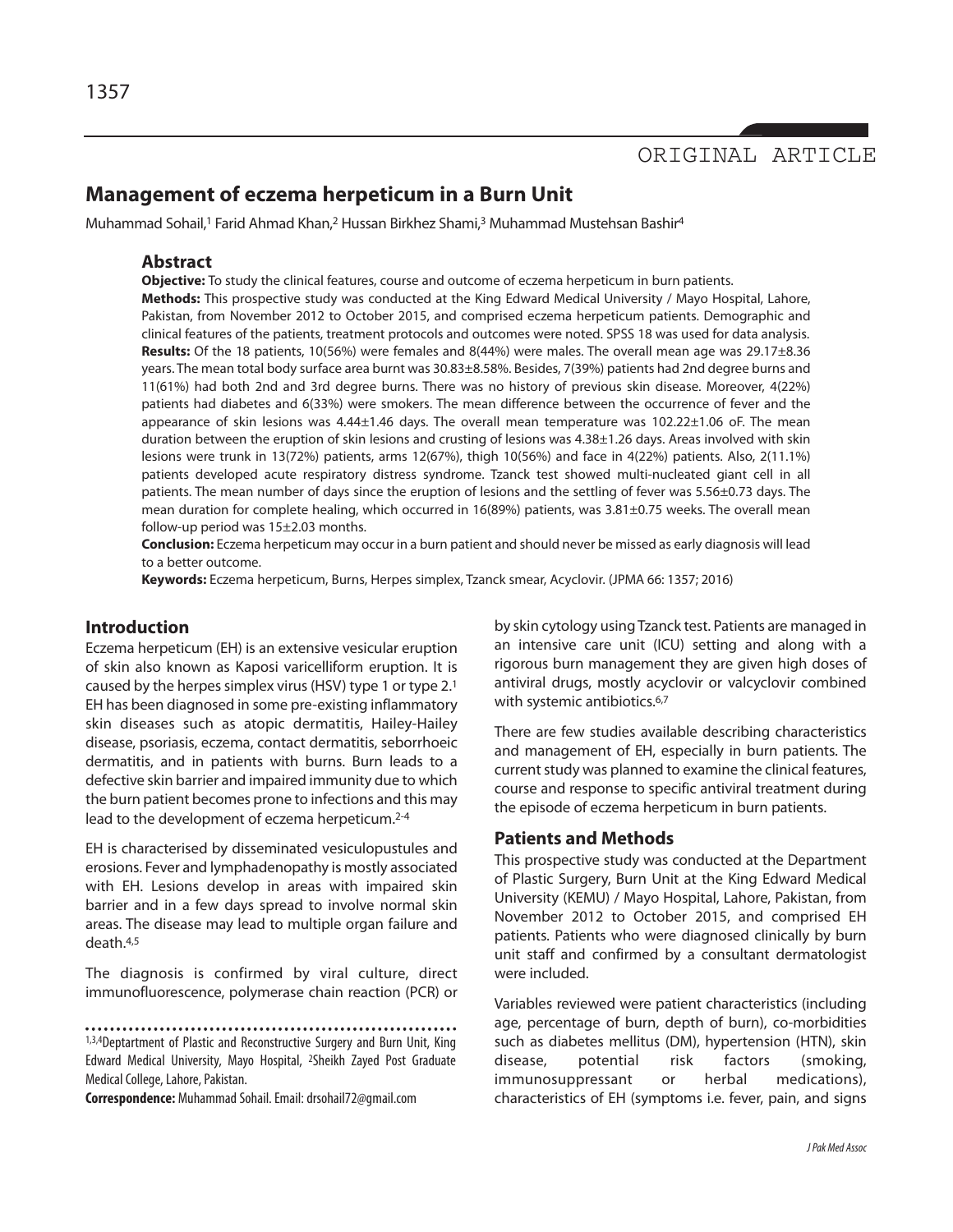i.e. skin lesions, temperature, acute respiratory distress syndrome [ARDS] and duration of illness), treatment protocols and complete healing time.

Treatment was started as soon as clinical diagnosis was made. Antiviral treatment advised was oral acyclovir 400mg 5 times a day, intravenous (IV) acyclovir at 15mg/kg/day was prescribed for high-risk patients with co-morbidities, whereas some of the patients were prescribed valcyclovir. After 10 days of aggressive treatment, oral acyclovir (400mg) three times a day was continued till complete healing. Broad-spectrum antibiotics were started empirically and shifted to narrowspectrum after culture and sensitivity. For pain relief, patients were given Nalbuphin 0.2 mg/kg I/V thrice daily. Tzanck smear (scraping taken from base of fresh blister to see presence of multi-nucleated giant cells) was sent to confirm diagnosis in all suspected patients.

Data was analysed using SPSS 18. Qualitative data like gender, type of burn and co-morbidities were presented as frequency and percentage. Quantitative data like age, duration of illness, and healing time of skin lesions and complete burn were presented as mean and standard deviation (SD).

### **Results**

Of the 430 patients admitted to the burn unit during the study period, 18(4.2%) developed EH. Of them, 10(56%) were females and 8(44%) were males. The mean age of the patients was 29.17±8.36 years (range: 14-43 years). Total body surface area (TBSA) burnt was between 20-30% in 10(56%) patients, 30-40% in 4(22%) patient and 40-50% in 4(22%) patients. The mean TBSA burnt was 30.83±8.58%. Besides, 7(39%) had 2nd degree burns (superficial and deep partial thickness wound) and 11(61%) had mixed thickness burns (2nd and 3rd degree burns). None of the patients gave past history of any skin disease. Also, 4(22%) patients had diabetes, 7(39%) had hypertension and 6(33%) were smokers.

The first symptom recorded was fever, characterised as raised body temperature more than 98.6°F. In 13(72%) patients, fever developed 3-5 days before the appearance

| <b>Patients</b> | Age          | %TBSA        | <b>BD</b> | FVR1       | $T$ <sup><math>\circ</math></sup> F | AI      |            | <b>FVR2</b> | WK         | FL.      | 00 |
|-----------------|--------------|--------------|-----------|------------|-------------------------------------|---------|------------|-------------|------------|----------|----|
| M1              | 35           | 34           | 2,3       | 5          | 102                                 | T,L     | 5          |             | 4          | 16       | Н  |
| M2              | 17           | 21           |           |            | 103                                 | U,F     |            |             |            | 14       | Н  |
| M3              | 27           | 27           | 2,3       |            | 103                                 | T,L     |            |             |            | 16       | Н  |
| M4              | 30           | 33           | 2,3       |            | 101                                 | T,U     |            |             |            | 17       | Н  |
| M5              | 29           | 25           | 2         |            | 104                                 | U,L     | 6          |             |            | 15       | Н  |
| M6              | 32           | 44           | 2,3       |            | 102                                 | T,U,L   |            |             |            |          |    |
| M7              | 18           | 28           | 2,3       |            | 102                                 |         |            |             |            | 13       |    |
| M8              | 43           | 36           | 2,3       |            | 101                                 | T,U     |            | h           |            | 12       | н  |
| F1              | 14           | 23           |           |            | 102                                 | T,U     |            |             |            | 16       | Н  |
| F2              | 40           | 29           | 2,3       |            | 102                                 | T,U     |            |             |            | 13       | Н  |
| F3              | 26           | 41           | 2,3       |            | 103                                 | T,U,L   |            |             |            | 17       | Н  |
| F4              | 33           | 24           |           |            | 104                                 | U,L,F   |            | h           |            | 13       | н  |
| F5              | 19           | 36           | 2,3       |            | 100                                 |         |            |             |            | 18       | н  |
| F6              | 37           | 42           | 2,3       |            | 101                                 | T,U,L   |            |             |            | 16       | н  |
| F7              | 38           | 20           |           |            | 102                                 | T,L     |            |             |            | 18       | Н  |
| F8              | 24           | 22           |           |            | 103                                 | U,F     |            |             |            | 12       | Н  |
| F9              | 28           | 23           |           |            | 103                                 |         | h          | 6           |            | 14       | Н  |
| F10             | 35           | 47           | 2,3       |            | 102                                 | T,U,L,F |            |             |            |          |    |
| Mean (SD)       | 29.17 (8.36) | 30.83 (8.58) |           | 4.44(1.46) | 102.22 (1.06)                       |         | 4.38(1.26) | 5.56(0.73)  | 3.81(0.75) | 15(2.03) |    |
|                 |              |              |           |            |                                     |         |            |             |            |          |    |

Table: Demographics and progress of lesions.

M: Male, F: Female

BD: Burn depth in degrees (1 = 1st degree, 2 = 2nd degree, 3 = 3rd degree, 4 = 4th degree)

FVR1: No. of days fever started before the eruption of lesions

AI: Area involved (T = trunk, U = upper limb, L = lower limb, F = face)

C: No. of days to crusting of lesions

FVR2: No. of days after which fever settled after lesion eruption

WK: No. of weeks in which lesion healed

FL: Follow-up of patients in months

OC: Final outcome ( $H =$  healed,  $D =$  deceased) TBSA: Total body surface area

SD: Standard deviation.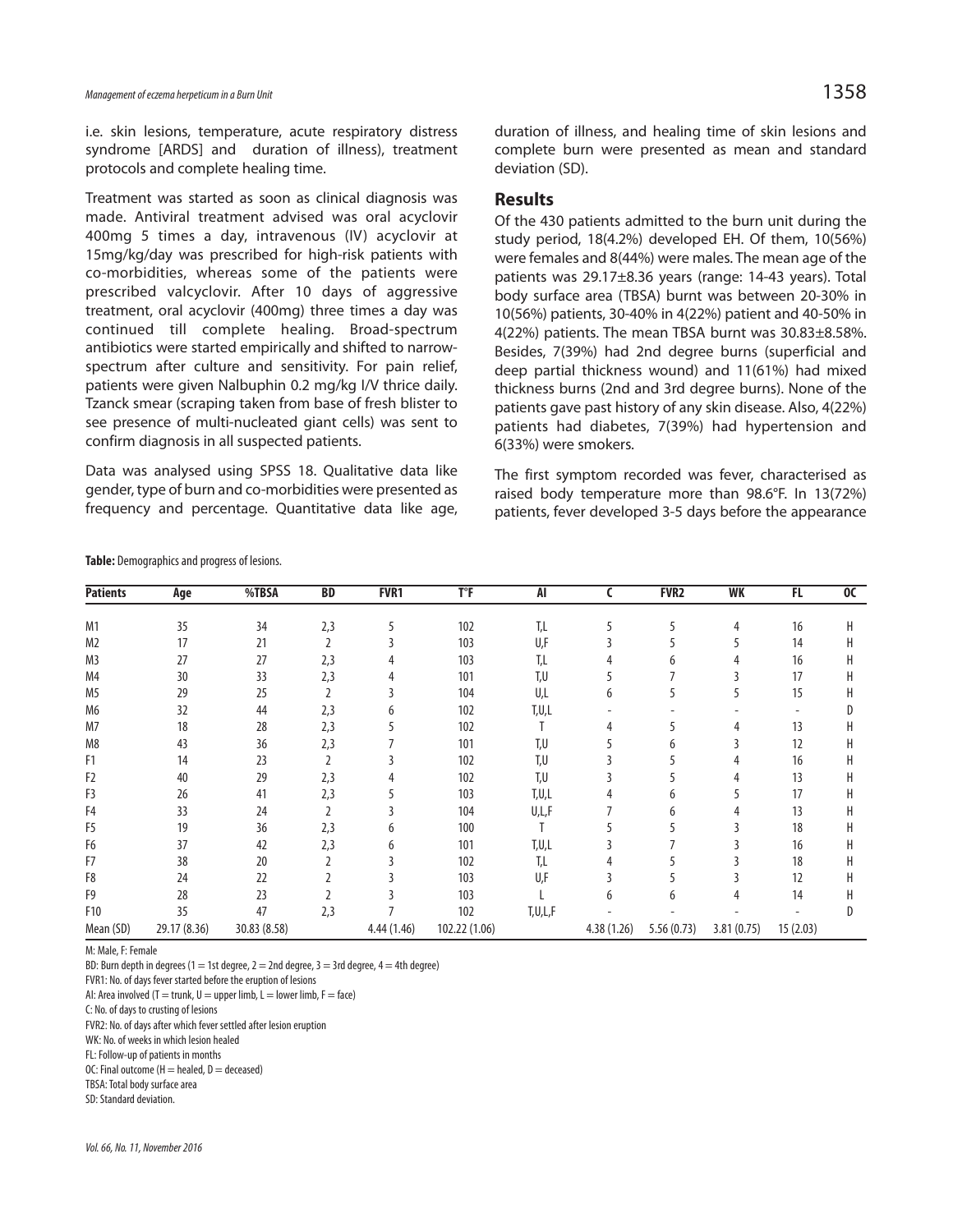

**Figure-1:** -right == vesicles with central umbilication, left=multinucleated giant cells seen on TZANK smear test.



**Figure-2:** -right upper==patient with monomorphic vesicles with central umbilication on trunk, right lower==healed lesions after treatment, left upper ==another patient with lesions on left thigh, left lower == healed lesions after treatment.

of skin lesions and 6-7 days before in 5(28%) patients. The mean difference between the occurrence of fever and the appearance of skin lesions was 4.44±1.46 days. Temperature was high i.e. >102°F in 14(78%) patients and low in 4(22%) patients. The overall mean temperature was 102.22±1.06°F. All patients developed fluid-filled monomorphic vesicles which showed central umblication and crusting in next 3-5 days in 13(72%) patients and 6-7 days in 3(17%) patients. Moreover, 2(11%) patients expired before crusting could occur. The mean number of days to crusting was 4.38±1.26. Areas involved with vesicles were trunk in 13(72%) patients, followed by arms 12(67%), thighs 10(56%) and face in 4(22%) patients. Besides, 2(11.1%) patients developed ARDS. Tzanck smear test showed multi-nucleated giant cell in all the 18(100%) patients (Figure-1).

Fever settled down on 5th day in 11(61%) patients, 6th day in 5(28%) and 7th day in 2(11%) patients, with a mean duration of 5.56±0.73 days. Skin lesions healed in 3 weeks in 6(33%) patients and in 7(39%) in 4th week while 3(17%) showed healing on 5th week after appearance; the mean duration was 3.81±0.75 weeks (Figure-2). Complete healing occurred in 16(89%) patients while 2(11%) expired. None of these patients developed a second attack. The mean follow-up period was 15±2.03 months (range: 12-18 months) (Table).

# **Discussion**

Wound infections are a major cause of morbidity and mortality in burn injury patients who have been managed successfully through the initial resuscitation. This is due to the immunological abnormality and impaired barrier function of skin. 8

Moriz Kaposi described EH in 1887 as chicken pox-like skin lesions which are usually superimposed on an underlying skin condition. Later in 1941, HSV was suggested as the primary cause of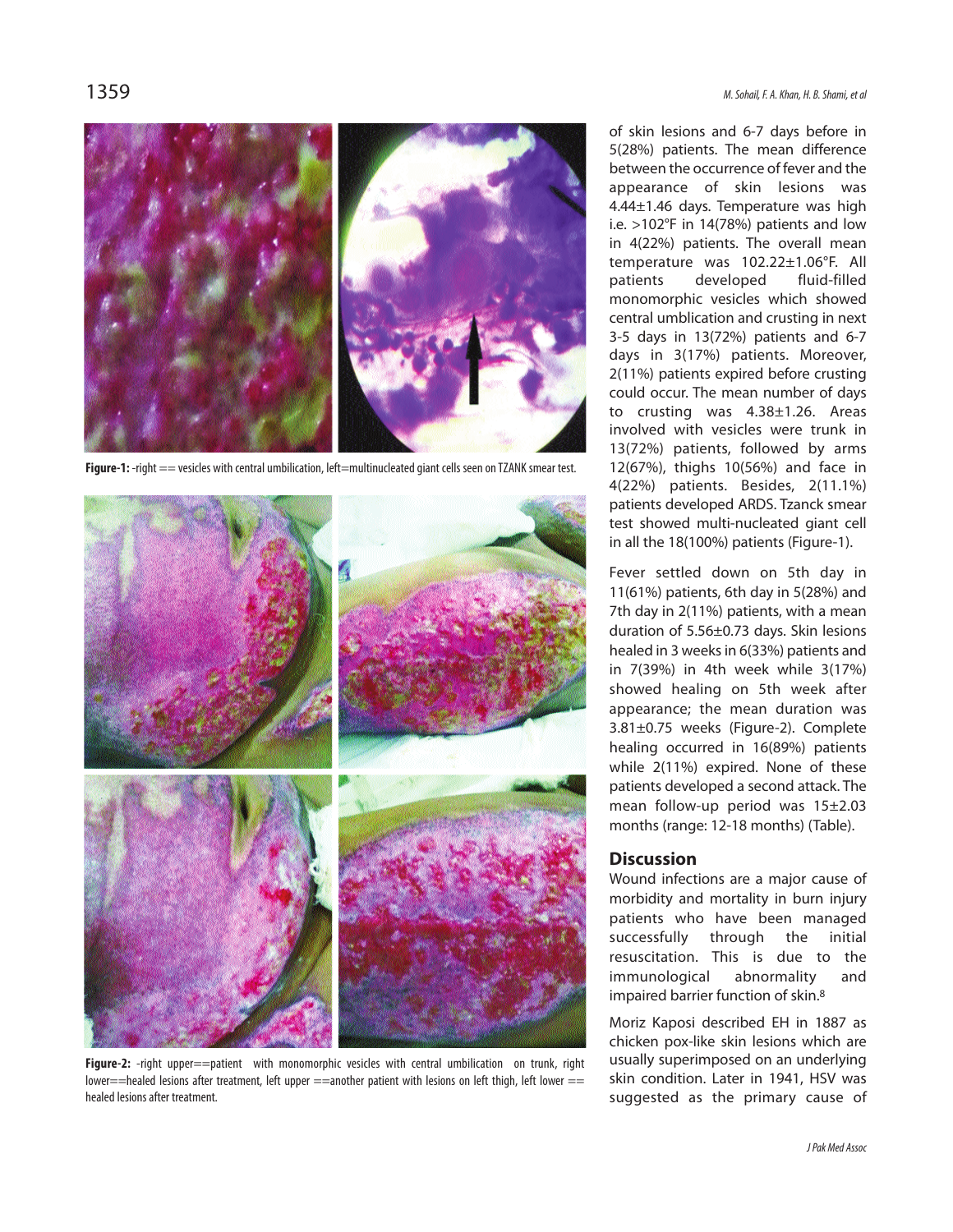disease by Sedenberg. Different studies mentioned that primary harbouring of HSV through close contact may be a source of EH. However, some studies mentioned that it occurs due to reactivation of HSV (secondary infection). 6,9,10 We were able to identify possible source only in 4 patients

Many studies have mentioned association of fever (low to high grade) with skin lesions usually before eruption of lesions. <sup>10</sup> In our study, all patients developed fever 4-7 days (mean: 4.44±1.46 days) before the eruption of skin lesions and 78% having high grade >102ºF.

Nath et al.<sup>10</sup> and many other studies have mentioned the lesions of EH as distinctly monomorphic eruption of dome-shaped vesicles forming into erosions or pustules in a few days. Some atypical variant with disseminated lesions and intense erythematous plaques were also described. 6-10

In our study we found that the burn patients developed fluid-filled monomorphic vesicles with later central umbilication. After searching the literature and considering our own findings, we strongly believe that sudden appearance of fluid-filled monomorphic lesions on burn area with later central umbilication along with unexplained fever could be a sign of EH.

Patients of EH may develop lesions over the head, neck, trunk, and lower and upper limbs. Mostly, lesions start appearing on skin with impaired barrier and spreading to involve normal skin. Ocular involvement may lead to keratoconjunctivitis, keratitis or uveitis. <sup>11</sup> We also found trunk, arms, thighs and face to be the commonly affected body parts; however, eyes remained safe.

In literature, many investigations such as polymerase chain reaction, electron microscopy, immunofluorescence, Tzanck test (skin cytology), viral culture and serological tests have been mentioned to confirm or support the clinical diagnosis of EH. Most often used quickest and simplest method described is Tzanck test with sensitivity > 80%. Confirmation is done by the presence of multinucleated giant cell which may contain inclusion bodies. The presence of acantholytic cells in upper layer of skin adds in confirmation. <sup>12</sup> In our study, Tzanck smear test was done in all the patients suspected of having EH and the histopathology showed the presence of multi-nucleated giant cells in all cases.

Apart from burns, EH has been reported in patients with pre-existing skin disease such as atopic dermatitis, mycosis fungoides, Hailey-Hailey disease, seborrhoeic dermatitis, staphylococcal scalded skin syndrome (SSSS) and psoriasis. However, in our study, EH occurred in burn patients with no history of any skin disease. 3,13,14

Some studies have shown that systemic corticosteroids, topical tacrolimus, cyclophophamide, and azathioprine may be associated with occurrence of EH. 7,10,15,16 In our study, none of the patients were previously on any form of immunosuppression.

Many studies have mentioned that EH may become generalised and progress to severe life-threatening infection. Multiple organ involvement may lead to death. 6,15 In our study, two patients diagnosed with EH developed multiple organ failure and died. The deaths were possibly due to a more severe burn coupled with severe eczema which was diagnosed late causing a delay in the start of antiviral treatment.

Various studies have shown that acyclovir is treatment of choice and will treat the lesions of EH in most patients. A systemic antibiotic is usually added to control heavy bacterial infection. A few studies have stated that EH may recur. 10,13,15-17 In our study, acyclovir and valcyclovir were used to treat patients in higher doses for 10 days after which oral acyclovir in a dose of 400 mg three times a day was continued till complete healing of burn wounds. No recurrence of EH occurred in our patients after resolution of the disease during the follow-up period.

Like any other contagious disease, EH requires application of preventive measures to avoid an outbreak. As described in literature, we also applied strict barrier and decontamination measures to prevent future outbreaks in our burn unit. 15,18,19 Infected patients were isolated to a separate room and their dressings were done on bedside using sterile gloves and dressing materials. Contaminated grabs and linen were removed immediately. Appropriate hand-washing and change of gloves contaminated with patient secretions or excretions were also performed before touching another patient. Hand disinfection dispensers were fitted along each bed. Surgical instruments were decontaminated and sterilised before reuse. Attendants and health care providers having nosocomial infection were not allowed to nurse burn patients. All health care providers wore clean face masks and gowns. Routine cleaning and decontamination of beds, side tables, surface and equipment like blood pressure cuff, thermometer, wheel chair, IV stands and hydrotherapy areas was performed. Currently, prophylactic antiviral drugs were prescribed to all new patients admitted to burn unit and fumigation was performed on a quarterly basis.

A limitation in our study was that PCR and immunoflourescence were not available and only Tzanck